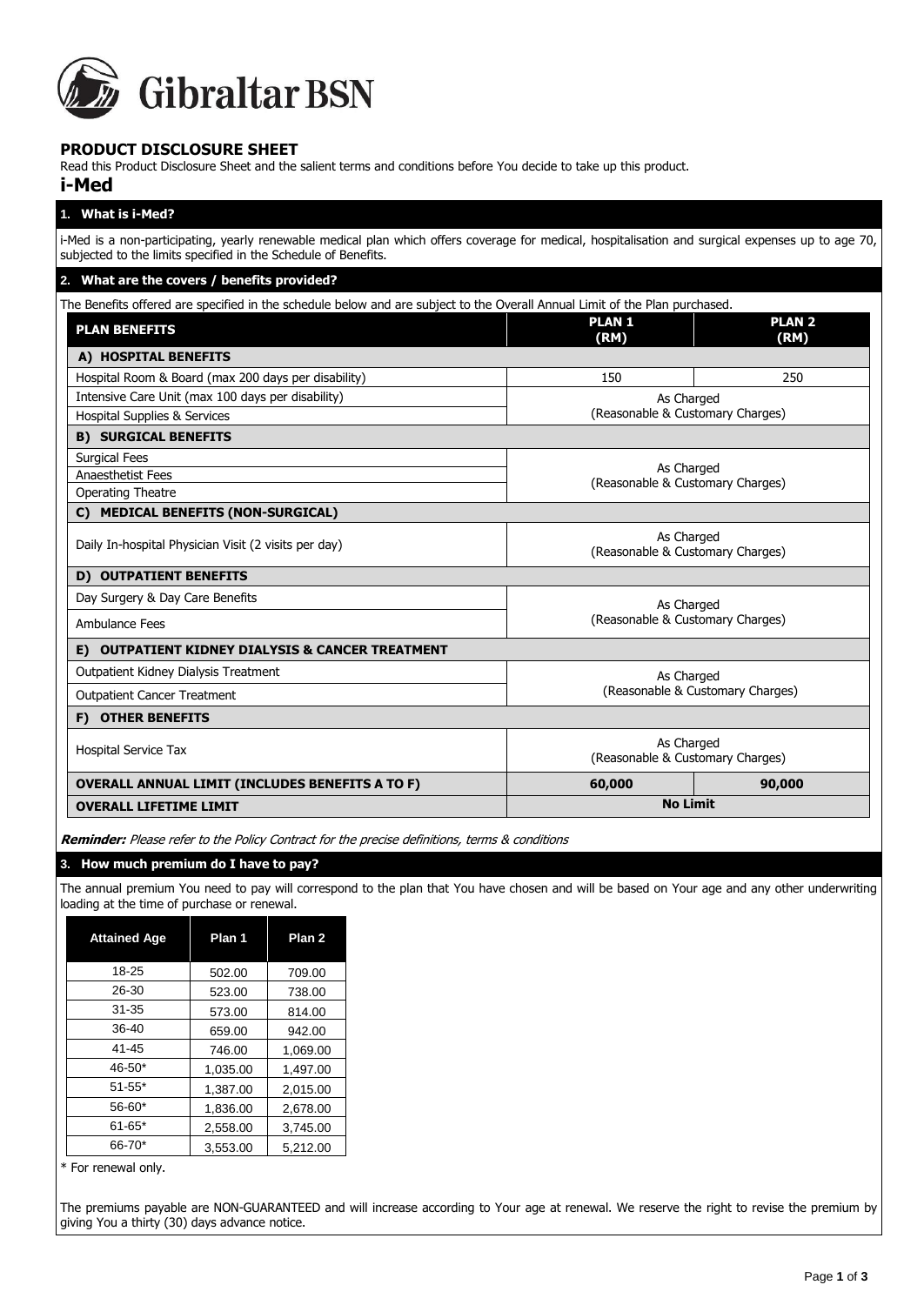# **4. What are the fees and charges that I have to pay?**

Stamp Duty – You will have to pay stamp duty and any applicable taxes incurred at the prevailing rate.

#### **5. What are some of the key terms and conditions that I should be aware of?**

- Importance of disclosure You must disclose all important facts that will affect You and / or Life Assured's risk profile, such as occupation and age **correctly**
- Free Look Period You have the right to return this Policy within fifteen (15) days after We deliver it to You, if, for any reason, You are not satisfied with this Policy. If returned, the Policy will be considered void from the beginning and any premium paid will be refunded to You less any medical examination fee incurred, without interest.
- Grace Period A period of thirty-one (31) days from its due date (inclusive) will be allowed for payment of each premium due, during which period this Policy shall remain in force. If any premium remains unpaid at the end of the Grace Period, this Policy shall terminate.
- Upon claim, You or Your representatives will be required to submit a written notice to Us. Any delay in doing so may affect Our claim assessment. Please call Our customer service representative who will guide You or Your representatives in filing the claims.

*Note: This list is non-exhaustive. Please refer to the Policy Contract for the terms and conditions under this Policy.*

#### **6. What are the major exclusions under this plan?**

i-Med will not cover any hospitalisation, surgery or charges caused directly or indirectly, wholly or partly, by any one (1) of the following occurrences: • Specified Illnesses within one hundred twenty (120) days from the Risk Commencement Date; or

- Any Disability (except for Injury) and its signs or symptoms that appear within thirty (30) days from the Risk Commencement Date; or
- Pre-existing Illness; or
- Plastic or cosmetic Surgery and related treatments; or
- Circumcision or any Surgery on the foreskin; or
- Eye examination and surgical correction for visual impairments due to nearsightedness, farsightedness or astigmatism or radial keratotomy or Lasik; or
- Dental conditions including dental treatment by Dentist or oral Surgery except as necessitated by accidental Injuries to sound natural teeth occurring wholly during the period of Insurance.

**Note:** This list is non-exhaustive. Please refer to the Policy Contract for the terms and conditions under this Policy.

#### **7. Can I cancel my Policy?**

You may cancel Your Policy by giving Us an advance notice. We will refund You a percentage of the premium provided there was no claim made on this Policy during the current Policy Year. The amount of premium refund shall be based on the duration that the Policy has been in force:

| <b>Duration Not Exceeding</b> | <b>Percentage of</b><br><b>Annual Premium Refund</b> | <b>Percentage of Monthly</b><br><b>Premium Refund</b> |
|-------------------------------|------------------------------------------------------|-------------------------------------------------------|
| 15 days $*$                   | 90%                                                  |                                                       |
| 1 month                       | 80%                                                  |                                                       |
| 2 months                      | 70%                                                  |                                                       |
| 3 months                      | 60%                                                  |                                                       |
| 4 months                      | 50%                                                  |                                                       |
| 5 months                      | 40%                                                  | No Refund                                             |
| 6 months                      | 30%                                                  |                                                       |
| 7 months                      | 25%                                                  |                                                       |
| 8 months                      | 20%                                                  |                                                       |
| 9 months                      | 15%                                                  |                                                       |
| 10 months                     | 10%                                                  |                                                       |
| 11 months                     | 5%                                                   |                                                       |
| Period exceeding 11 months    | No Refund                                            |                                                       |

\* Not applicable to first Policy Year

#### **8. What do I need to do if there are changes to my contact details?**

It is important to inform Us on any changes in Your contact details to ensure that all correspondences reach You in a timely manner.

### **9. Where can I get further information?**

Should You require additional information about life insurance, please refer to the *insuranceinfo* booklet on "Medical & Health Insurance" available at all of Our branches or visit *www.insuranceinfo.com.my*.

If You have any enquiries, please contact Us at: -**Gibraltar BSN Life Berhad** 199301022976 [277714-A] Level 21, Mercu 2, KL Eco City, No.3 Jalan Bangsar, 59200 Kuala Lumpur, Malaysia Customer Service: 1300-22-6262 (Toll-free) / 03-2298 0088 (Direct Line) www.GibraltarBSN.com Email: customerservice@gibraltarbsn.com

#### **10. Other similar types of plan available.**

Please ask Us for any other similar types of plans offered by Us.